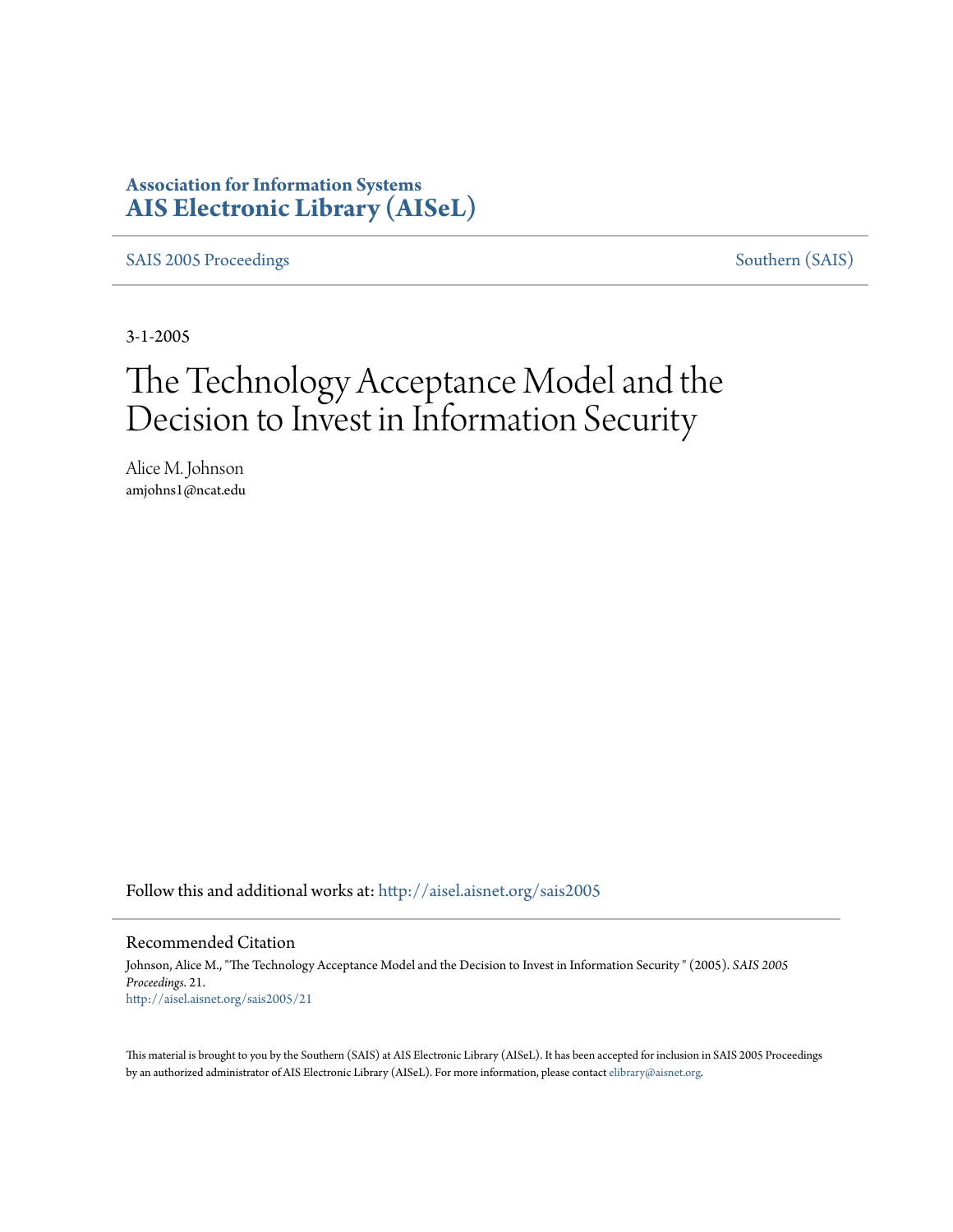## **THE TECHNOLOGY ACCEPTANCE MODEL AND THE DECISION TO INVEST IN INFORMATION SECURITY**

#### **Alice M. Johnson North Carolina Agricultural and Technical State University**  amjohns1@ncat.edu

#### **Abstract**

*Security breaches have increasingly become a major threat to organizations. Nevertheless, according to recent reports, many organizations do not plan to increase spending on information security. In fact, little is known about an organization's motivation to invest in information security. This paper uses the Technology Acceptance Model as a basis for studying factors that might motivate organizations to invest (or not to invest) in information security. It proposes that perceived usefulness and ease of use of information security influence such investment decisions. It further proposes that seven other variables influence perceived usefulness and ease of use. They are: external environment, prior information security experiences, perceived risks of not securing information, information security budget, security planning, confidence in information security, and security awareness and training. The research proposes a model of information security investment. A Delphi study and a mail survey will be used to test it.* 

**Keywords:** Technology Acceptance Model; Information security; IT decision making

### **Introduction**

Information security refers to any process, activity, or task that protects the confidentiality, integrity, and accessibility of information (NIST 1995). Since the introduction of e-mail and the World Wide Web, information security breaches have increasingly become a major threat to organizations. More than 76,000 such breaches were reported in the first six months of one year. This was only 6,000 less than reported incidences for the entire previous year (Stahl 2003). Nevertheless, many organizations did not plan to increase their spending on information security. Furthermore, firms that suffered the most damages were twice as likely as others to decrease security spending in the future (Berinato 2003).

A paucity amount of empirical research exists to explain an organization's motivation to invest in (or not to invest in) information security. Therefore, the objective of this research is to investigate the factors that influence an organization's information security investment decisions. It thus proposes a model of information security investment.

The current study uses the Technology Acceptance Model (TAM) (Davis 1989) as the theoretical basis for development of an information security investment model. TAM has been used primarily to explain the usage of information technology (Ma and Liu 2004). However, recent research has supported its use for investigating IT decision-making (Benamati and Rajkumar 2002).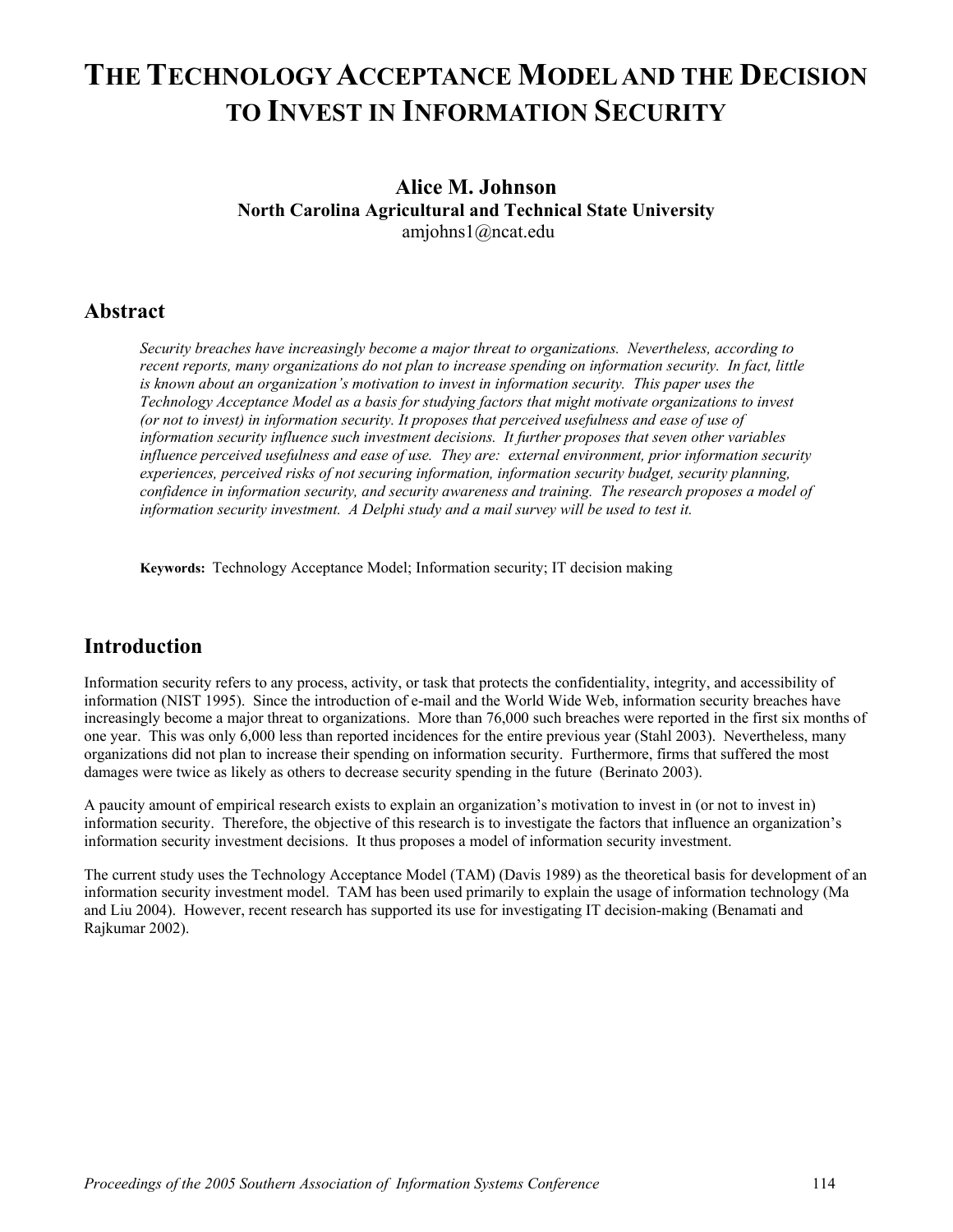## **Background**

Two streams of research can be used to summarize the types of studies that have addressed information security investment. One has used surveys to assess the state of information security in organizations and to indicate the types of security technologies firms tend to use. The other has used empirical studies to provide security professionals and managers with guidance in identifying appropriate information security investments.

#### *Surveys*

Most of the studies that have addressed information security investment have been surveys. One such survey, the Computer Crime and Security survey, is the longest running survey in the information security field. Its primary objectives are to demonstrate trends in such areas as the magnitude and types of security breaches, the impact of such breaches on organizations, and the types of technologies organizations invest in to secure their information resources. Recent survey findings reported that 52% of 251 respondents had experienced unauthorized use of their organizations' computing facilities. The total annual losses reported for those respondents was \$201,797,340. Theft of proprietary information was the greatest loss of \$70,195,900, while the average reported loss was \$2.7 million. Virtually all organizations had invested in anti-virus software and firewalls. Approximately 70% used file encryption (CSI/FBI 2003). .

A second survey of 7,600 respondents suggested that society, in general, was just beginning to accept information security as an ongoing discipline. Furthermore, it showed that firms did not readily allocate resources to protect stored data. Although such data is more vulnerable and is thus attacked more frequently (Swartz 2004), only 30% of the organizations encrypted it (Berinato 2003). Instead, organizations allocated more resources to the encryption of data in transit.

A third and final survey of 56 financial institutions found that 59% of the organizations rarely or never calculated return on investment for information security expenditures (Schneider 2003). Failure to perform such calculations could adversely affect an organization's ability to receive proper funding for information security (Piazza 2003; Vijayan 2003).

### *Empirical Studies*

Most of the empirical studies have typically presented models or methods for ultimately determining information security investments. For example, investment in security risk planning (Straub and Welke 1998) and security awareness training/education (Straub and Welke 1998; Whitman 2003) has been identified as areas where organizations could allocate resources to protect or secure corporate information. More specifically, effective information security requires that organizations maintain a security policy that properly identifies threats to information and then apply controls to address such threats (Whitman 2003).

The Policy Framework for Interpreting Risk in E-Business Security, referred to as PFIRES (Rees et al. 2003), has suggested that security strategy and policy could be created and maintained in line with the standard information technology life cycle. The PFIRES life cycle consisted of four major phases: assess, plan, deliver, and operate.

## **Theoretical Development: TAM**

TAM posits that perceived ease of use and perceived usefulness predicts attitude toward use of a technology. Then, attitude toward use predicts the behavioral intention to use. Finally, intention predicts the actual use of that technology (Davis 1989). A variety of applications have been used to validate the model (Ma and Liu 2004). For example, it was employed to study user acceptance of microcomputers (Igbaria et al. 1989), the World Wide Web (Lederer et al. 2000), software, and decision support systems (Morris and Dillon 1997).

In addition to the relationships proposed by TAM, many researchers have studied the antecedents of perceived usefulness and perceived ease of use (Agarwal and Prasad 1999; Dishaw and Strong 1999; Lederer et al. 2000; Straub et al. 1995). Some have also ignored attitude toward use and/or intention to use (Adams et al. 1992; Gefen and Straub 1997; Igbaria et al. 1995), and instead focused on the direct effect of ease of use and usefulness on system usage. Others have suggested that TAM could be used for areas other than end-user and software acceptance (e.g., Agarwal et al. 2000; Hu et al. 1999). For example, Benamati and Rajkumar (2002) applied TAM to technology-related decision-making. They employed a qualitative methodology to investigate the predictive capability of TAM for studying application development outsourcing decisions. Ten executives from seven companies were interviewed to determine their outsourcing decision-making process. The results suggested that perceived usefulness and ease of use of outsourcing mediated the effects of the external environment, prior outsourcing relationships, and risks on organizations' outsourcing decision-making.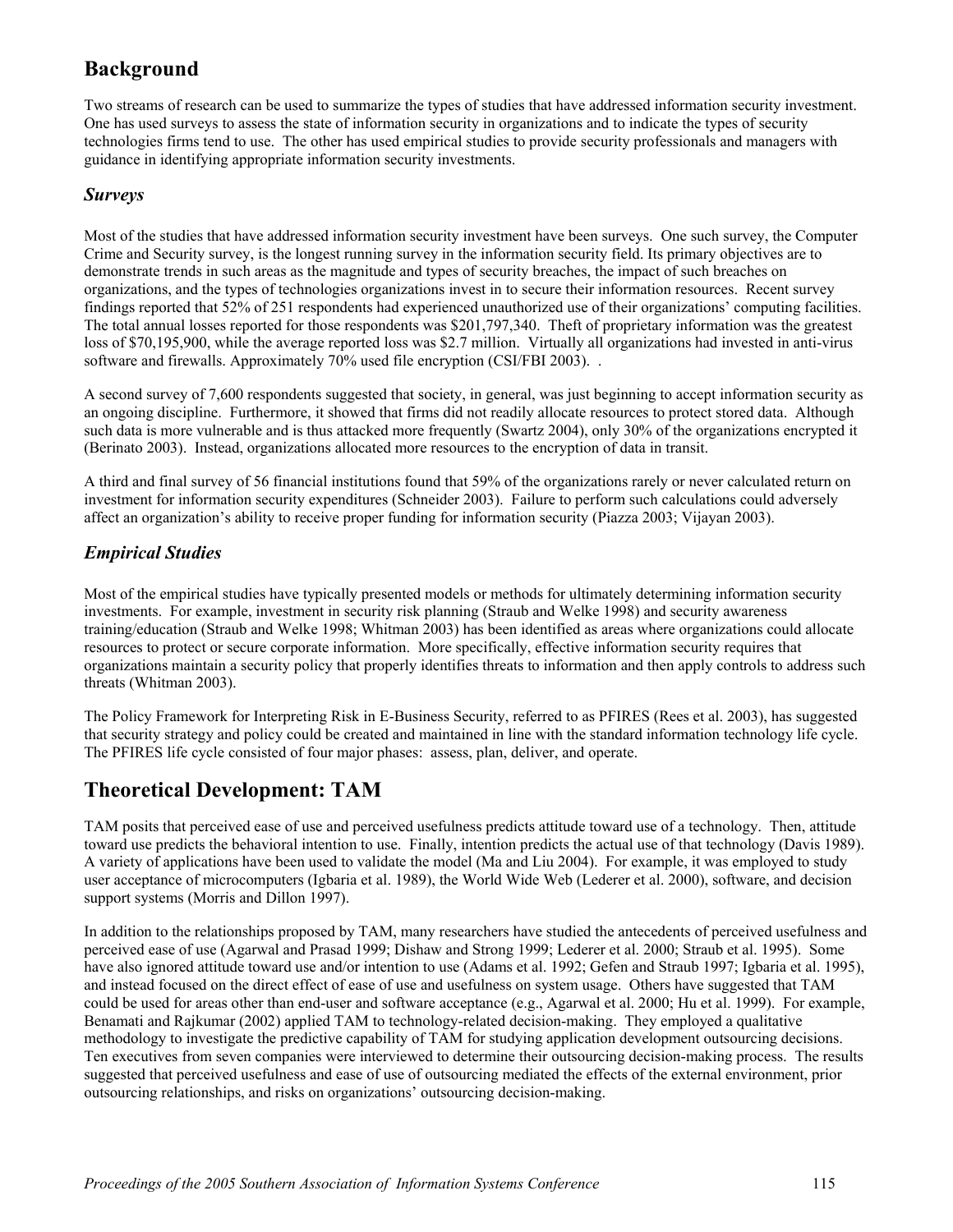Following Benamati and Rajkumar (2002), the current study applies TAM to information security investment decisionmaking and acceptance. Figure 1 illustrates the conceptual model, which is based on research about TAM, information security investment, and decision-making. It proposes the study of (1) the influence of a set of external variables on the perceived usefulness of information security and the perceived ease of use of information security and (2) the influence of the perceived usefulness of information security and the perceived ease of use of information security on actual investment in information security.

## **External Variables**



**Figure 1. Conceptual Research Model** 

Similar to previous research, the model shown in Figure 1 omitted the attitude toward use and the intention to use variables (Adams et al. 1992, Gefen and Straub 1997, Lederer et al. 2000). Such omissions will result in a more parsimonious instrument and will permit a more concentrated study of the antecedents of ease of use and usfulness.

## **Methodology**

The model shown in Figure 1 is based on prior research about TAM, information security investment, and decision-making. A Delphi study is currently being conducted with IT and business executives. The purpose of it is to identify all factors that could potentially influence information security investment (i.e., factors that are not included in the current research model).

Subsequent to the Delphi study, an instrument will be developed to test the model. A survey will be mailed to a random sample of 1000 IT and business executives. The survey instrument will be validated in accordance with the methods prescribed by Churchill (1979) and Gefen et al. (2000). Structural equation modeling will be used to test the proposed relationships.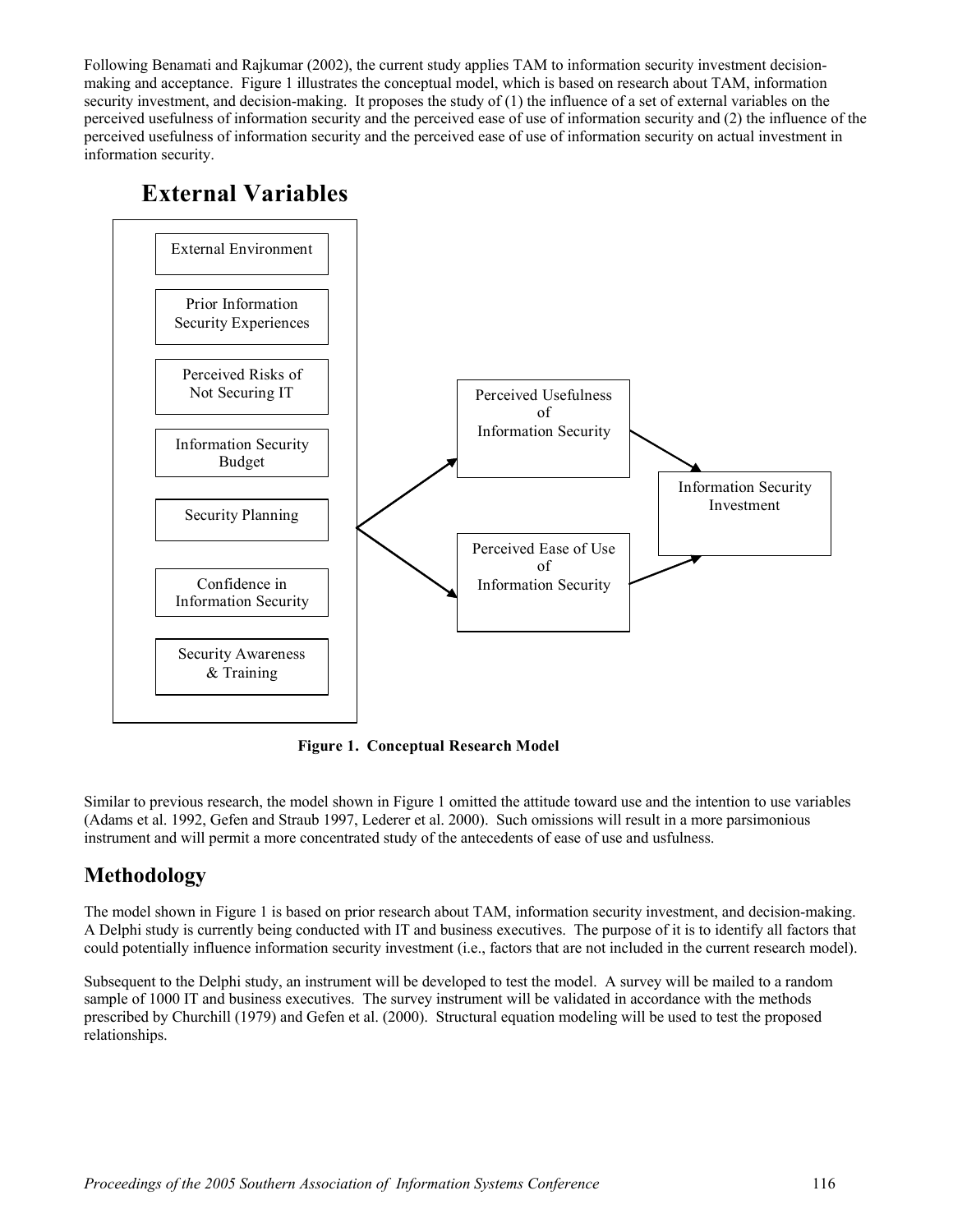### **Expected Benefits**

A number of benefits and contributions are expected. Support for the research model would confirm that TAM is a useful framework for studying IT decision-making. Previous research had supported this type of application. However, it used a qualitative methodology. The current study proposes to use a large sample. Moreover, the research would support the applicability of TAM for making decisions specifically about information security investment. Such contributions might provide a basis for further research.

The results of the study would also help practitioners to understand the complexities involved in allocating resources to information security. It might also provide guidance to managers in their efforts to justify and receive funding for information security.

#### **References**

- Adams, D. A., Nelson, R. R., and Todd, P. A. (1992) Perceived usefulness, ease of use, and usage of information technology: a replication. *MIS Quarterly*, 16(2), 227-247.
- Agarwal, R., and Prasad, J. (1999) Are individual differences germane to the acceptance of new information technologies? *Decision Sciences*, 30( 2), 361-392.
- Agarwal, R., De, P, Sinha, A., and Tanniru, M. (2000) On the usability of OO representations. *Communications of the ACM*, 42(10), 83-89.
- Benamati, J. and Rajkumar, T. M. (2002) The application development outsourcing decision: an application of the technology acceptation model. *Journal of Computer Information Systems*, 42(4), 35-43.

Berinato, S. (2003) The state of information security 2003. *CIO*, 17, 2, 1-3.

- Churchill, G. A. (1979). A paradigm for developing better measures of marketing constructs. *Journal of Marketing Research*, 16, 64-73.
- CSI/FBI. (2003) *Computer Crime and Security Survey*, Retrieved February 2, 2004, from [http://ww.gocsi.com.](http://ww.gocsi.com/)
- Davis, F. D. (1989) Perceived usefulness, perceived ease of use, and user acceptance of information technology. *MIS Quarterly*, 13, 319-339.
- Dishaw, M. T. and Strong, D. M. (1999) Extending the technology acceptance model with task-technology fit constructs. *Information & Management*, 36(1), 9-21.
- Gefen, D, and Straub, D. W. (1997) Gender differences in the perception and use of e-mail: an extension to the technology acceptance model. *MIS Quarterly*, 21(4), 389-400.
- Gefen, D, Straub, D. W., and Boudreau, M. (2000) Structural equation modeling and regression: guidelines for research practice. *Communications of the Association for Information Systems*, 4(7), 1-78.
- Hu, P. J., Chau, P, Y, K., Liu Sheng, O. R., Yan Tam, K. (1999) Examining the technology acceptance model using physician acceptance of telemedicine technology. Journal of Management Information Systems, 16(2), 91-112.
- Igbaria, M., Guimaraes, T., and Davis, G. B. (1995) Testing the determinants of microcomputer usage via a structural equation model. *Journal of Management Information Systems*, 11(4), 87-14.
- Lederer, A. L., Maupin, D. J., Sens, M. P., and Zhuang, Y. (2000) The technology acceptance model and the World Wide Web. *Decision Support Systems*, 29, 269-282.
- Ma, Q and Liu, L. (2004) The technology acceptance model: a meta-analysis of empirical findings. Journal of Organizational and End User Computing, 16(1), 59-74.
- Morris, M. G., and Dillon, A. (1997) How user perceptions influence software use, decision support systems. *IEEE Software*, July-August, 58-65.
- NIST (National Institute of Technical Standards). (1995) *An introduction to computer security: the NIST handbook*, Special Publication 800-12.